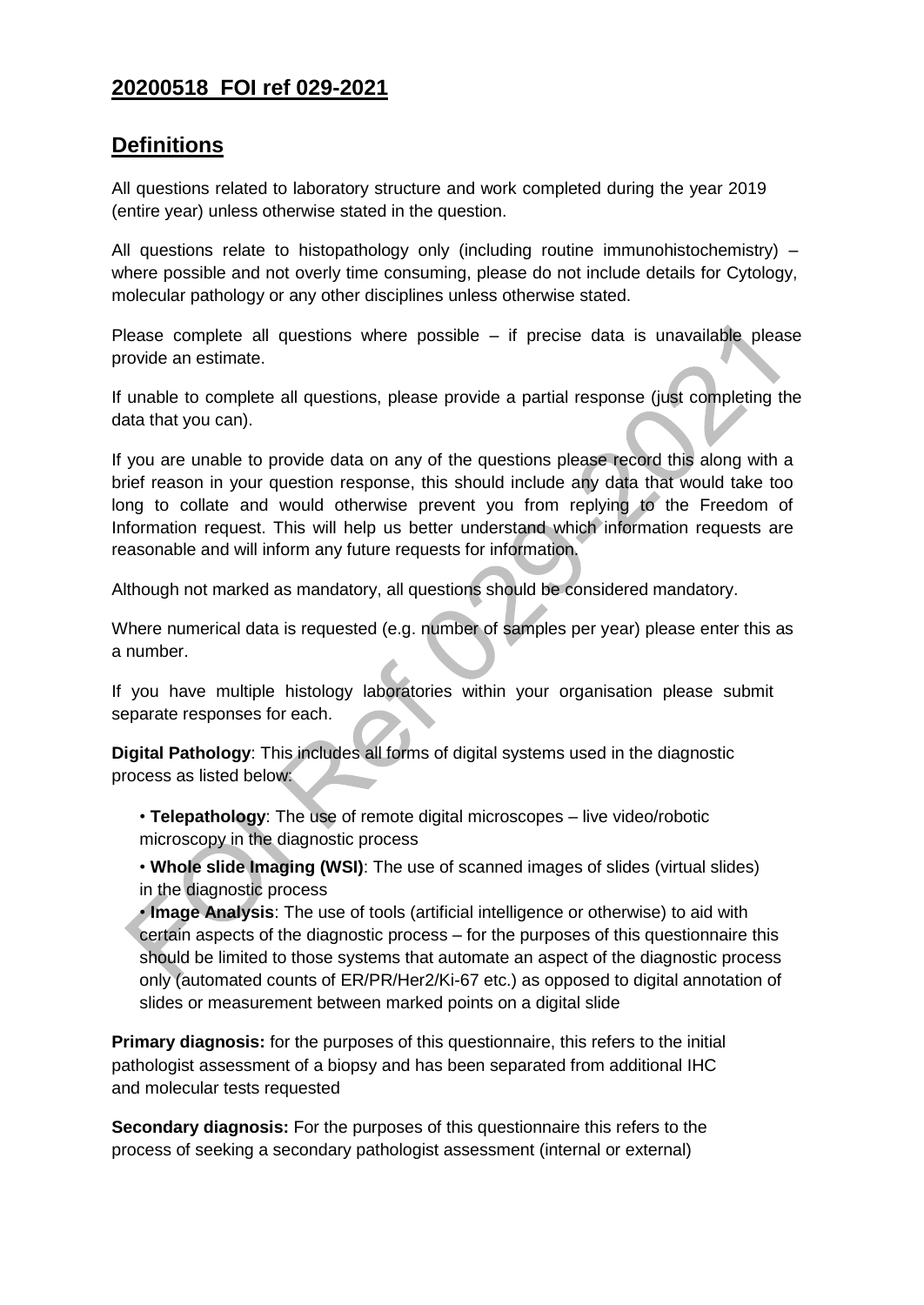## **Section 1: Respondent/response details**

#### **Q1: Respondent/response details:**

- Name of hospital Trust: UHNM
- Address of hospital Trust: refer to the attached letter
- Name of laboratory providing histology services: Royal Stoke University Hospital Histology laboratory
- Address of laboratory providing histology services: Histology Department
	- Pathology Main Building Royal Stoke University Hospital University Hospitals of North Midlands NHS Trust Newcastle Road, Staffordshire, ST4 6QG

# **Section 2: Breast Cancer Reporting**

**Q2:** Do you perform diagnostic reporting of breast cancers in the house? **Y**

• If Y, what types? All

**Q3:** What are the steps involved in diagnostic reporting once a tissue sample has been received? Please tick as appropriate.

- Tissue preparation  $\checkmark$
- Primary diagnosis by pathologist  $\checkmark$
- Molecular test  $\checkmark$
- Secondary diagnosis (opinion)  $\checkmark$
- $\bullet$  MDT  $\checkmark$
- Other please specify

**Q4:** How many breast cases do you receive per year?

- $\bullet$  <100
- 100-500
- 500-1000
- $\bullet$  1000+ (please specify an approximate number)  $\checkmark$  2443/annum (2019)

**Q5:** What % of breast samples received constitute breast cancers?

- $\bullet$  <25%
- $25 50\%$  <del>√</del> 41%
- 50-75%
- 75-100%

**Q6:** What % of breast samples come from Breast Cancer Screening? What % of breast cancers come from Breast Cancer Screening Program?

- $\bullet$  <25%
- $\bullet$  25-50%  $\checkmark$  28%
- 50-75%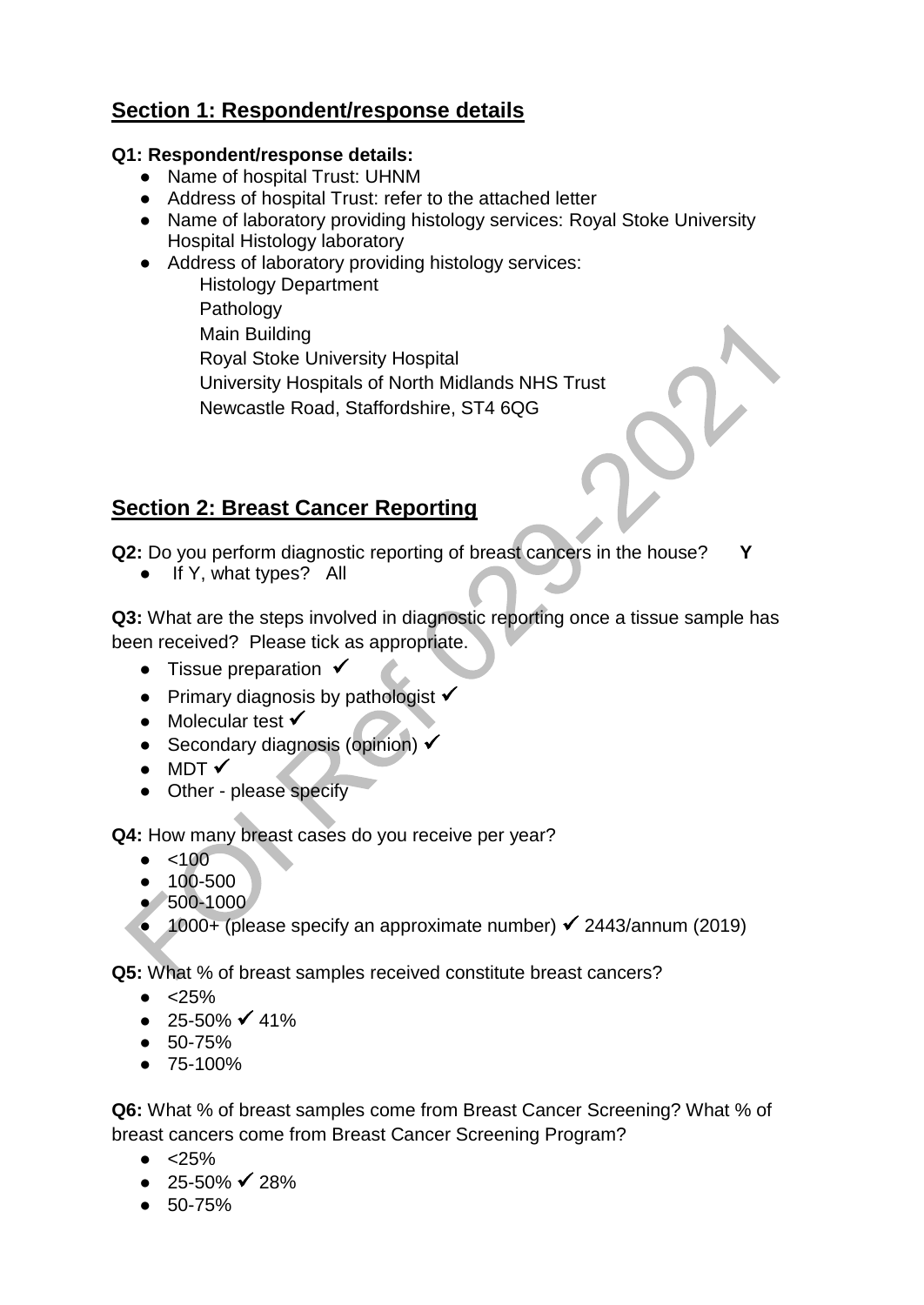● 75-100%

**Q7:** What are the additional tests performed for characterisation of breast cancers? Select all that apply:

- Estrogen receptor IHC  $\checkmark$
- Progesterone Receptor IHC  $\checkmark$
- $\bullet$  Her2 Receptor IHC  $\checkmark$
- $\bullet$  Her2 Receptor FISH  $\checkmark$
- Ki67 IHC  $\checkmark$
- OncotypeDx  $\checkmark$  Not performed in house. Requested directly by Clinicians.
- Others (please specify)  $\checkmark$  E Cadherin, CK14, P63, Smooth Muscle Myosin

### **Q8: Which of the below tests are routinely performed? For nonroutine/conditional tests, please specify the conditions for these tests to be performed.**

- Estrogen receptor IHC  $\checkmark$
- Progesterone Receptor IHC  $\checkmark$
- $\bullet$  Her2 Receptor IHC  $\checkmark$
- Her2 Receptor FISH  $\checkmark$  performed when HER2 IHC is 2+ borderline (approx 25-30% of breast cancers)
- Ki67 IHC  $\checkmark$  currently in development not routine as yet
- Oncotype Dx  $\checkmark$  requested by clinicians directly. Not performed in house
- Others (please specify)

### **Q9: What is the cost per patient for the following tests?**

The costs for these tests are built in to the specimen band price and therefore there is no price per test

- Estrogen receptor IHC (approximately £35)
- Progesterone Receptor IHC- (approximately £35)
- Her2 Receptor IHC (approximately £115 including 25% HER2 FISH)
- Her2 Receptor FISH as above. HER2 FISH included in cost per test for HER2 IHC
- Ki67 IHC unknown at present as mid-workup.
- OncotypDx not paid for by Pathology. Not tested or requested in pathology so unsure of costs.
- Others (please specify)

If cost per patient is not available, please provide whatever cost breakdown is available (total number of patients + total cost of testing OR total cost of all tests per patient OR routine cost of IHC/FISH + number of cases tested etc.). Please specify the type of costs provided.

### **Q10: What is the average turnaround time for following steps? Is there any mandated target for each step? If so, what % of cases exceed the target?**

● Preparation of diagnostic biopsy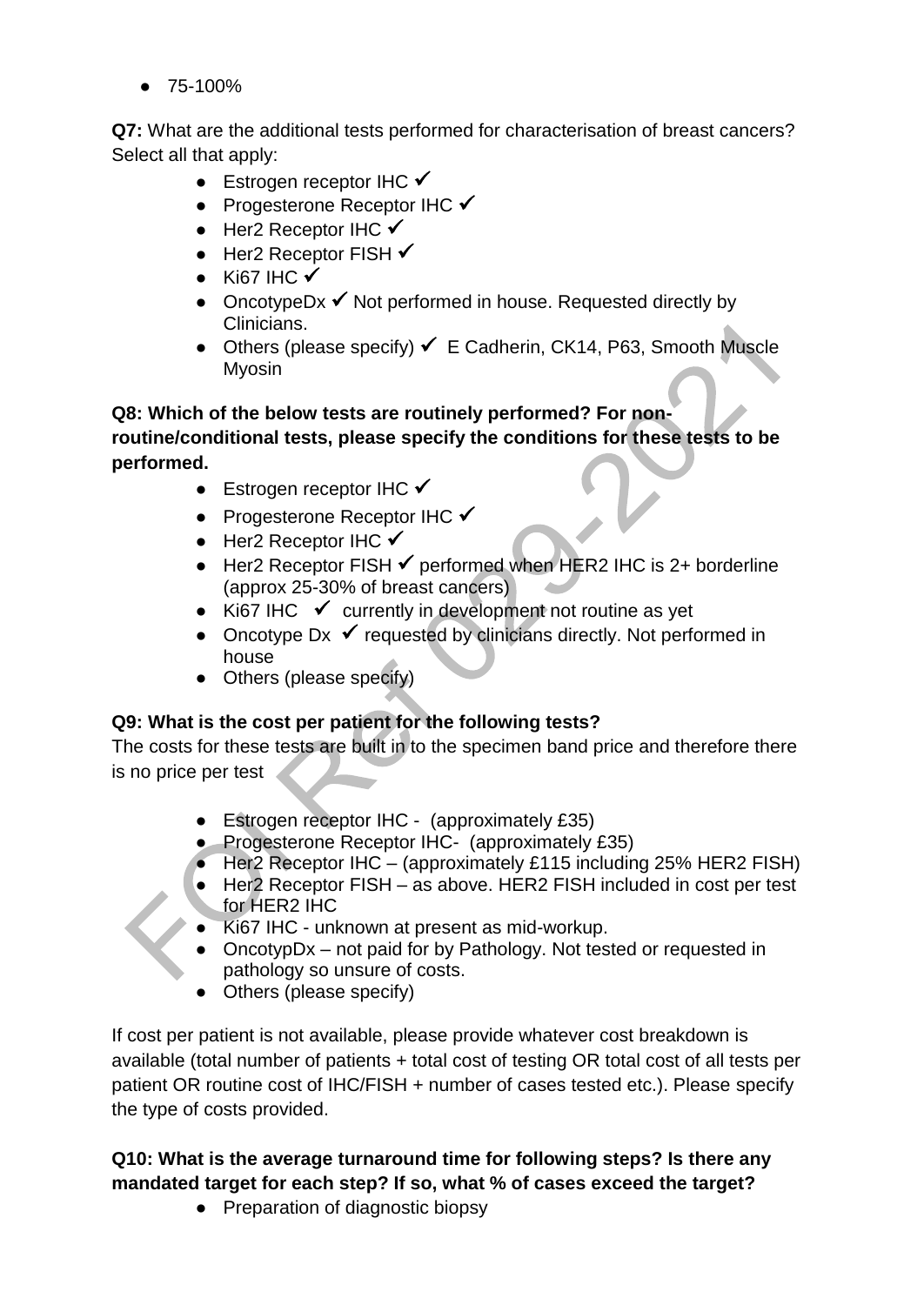Average 7 Day turnaround time is 3 days

- Primary Diagnostic Reporting Average 7 day TAT reporting is 2 days Average 10 day TAT reporting is 8 days
- IHC testing HER2 IHC: 89% of cases tested for HER2 have a TAT of 7 days or less. The average total TAT is 5 days.
- Other molecular testing HER2 FISH: 98% of cases tested in house for HER2 FISH have a TAT of 10 days or less. The average total TAT is 7 days NICE guidance recommends there is a HER2 status result within 14 days of the specimen being taken.

#### **NOTE: where numbers for breast malignancies are unavailable, overall numbers will be accepted (please indicate).**

**Q11:** What percentage of cases exceed a 7 day turnaround time and 14 days respectively?

We don't record against a 14 day target.

For 7 days 10.8% exceed 7 day turnaround time.

For 10 days 26% exceed 10 day turnaround time.

# **Section 3: Use of digital/computational pathology**

**Q12**: Did your histology laboratory use any form of digital/computational pathology in 2019 Yes but only for training and validation purposes against the RCPath 'Best practice recommendations for implementing digital pathology' document.

> ● If [N] to the above question are you planning to introduce digital pathology in the near future (please provide details)?

**NOTE**: If your histology laboratory does not currently use any form of digital/computational pathology, the remainder of this section can be left blank. Please proceed to Section 4.

**Q13**: What was digital pathology used for in your laboratory during 2019?

- Research
- Training  $\checkmark$
- Primary diagnosis
- Secondary diagnosis (second opinion)
- Telepathology (Requestor)
- Telepathology (Consultant)
- Preparing cases for review at multi-disciplinary team meetings
- Other (please detail)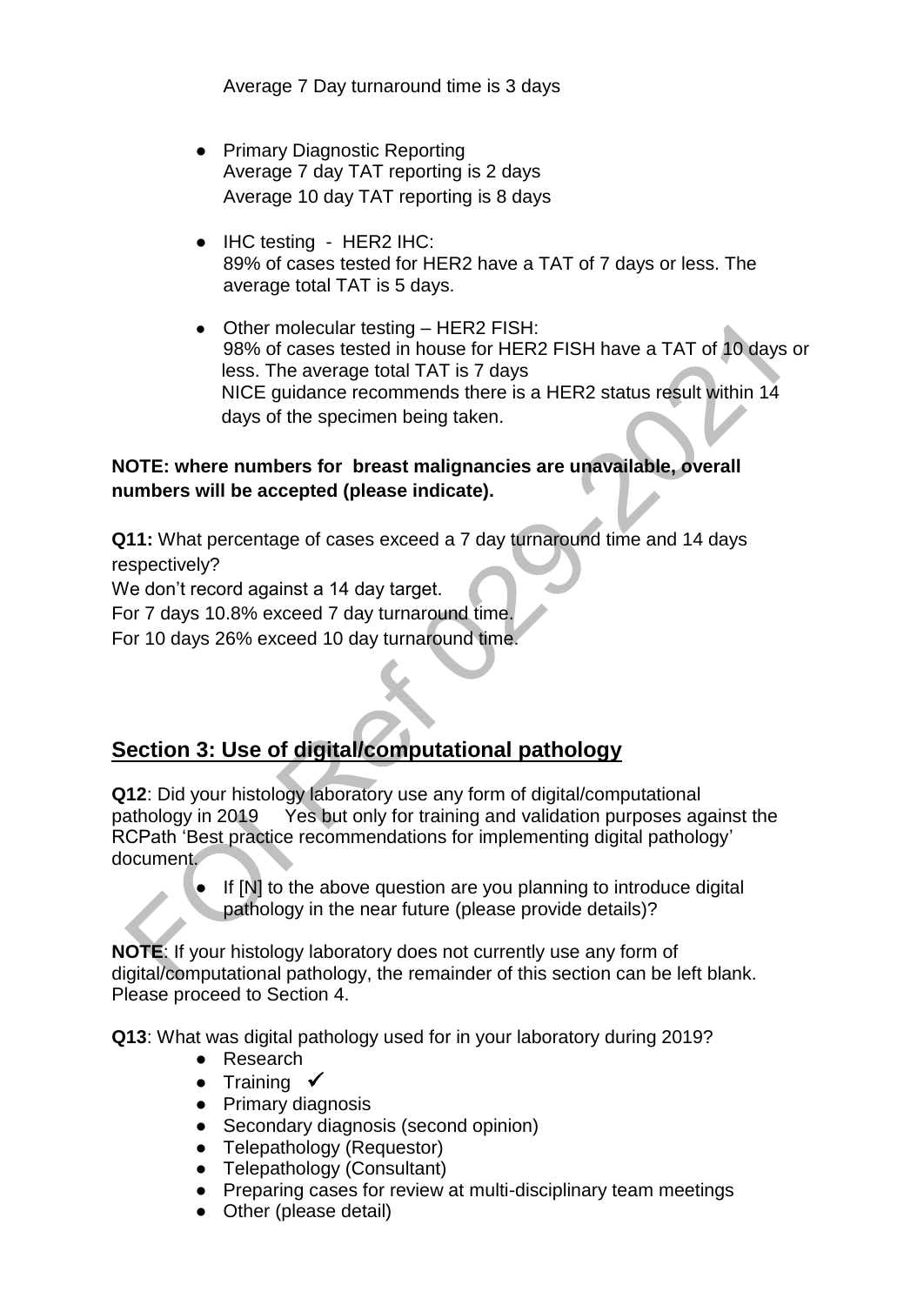**Q14**: Please indicate which of the listed systems were used in your histology laboratory in 2019. If a software suite is used please indicate the features used from the suite.

- Telepathology
- Whole Slide Imaging  $\checkmark$
- Image analysis
- Conventional (analogue) light microscopy  $\checkmark$
- Voice recognition system for reporting  $\checkmark$
- Digital case requesting (ICE) system
- Digital dissection macro imaging systems
- Voice recognition system for dissection
- Specimen tracking system
- Pathology reporting software
- $\bullet$  LIS/LIMS/PACS  $\checkmark$
- Other (please detail)

**Q15**: If whole slide imaging was used in your laboratory in 2019 please provide the following details on system configuration.

- Number of scanners (and manufacturer) 1 Roche DP200
- PACS/ Image management systems provider
- Current size of digital slide archive
	- o Total number of cases To date 238
	- o Number of years 12 months
	- $\circ$  Estimated retrospective digitization rate (%) 100%
- Number of slides routinely scanned per week
	- o Of these, how many are on-demand 0%
- Number of slides routinely scanned at 40x
	- o For diagnostic reporting 0
	- o For other purposes 1874 (training and validation purposes only)
- Other (please detail)

## **Section 4: Future use of digital/computational pathology (only to be filled if Section 3 does not apply)**

**Q16:** Which of the following reasons best describes why you have not used or increased your use of digital pathology?

- High costs
- Lack of evidence surrounding clinical effectiveness
- Staff training requirements
- Disruption to current workflows
- Lack of existing digital infrastructure
- $\bullet$  Other (please specify)  $\checkmark$  Securing a funding source